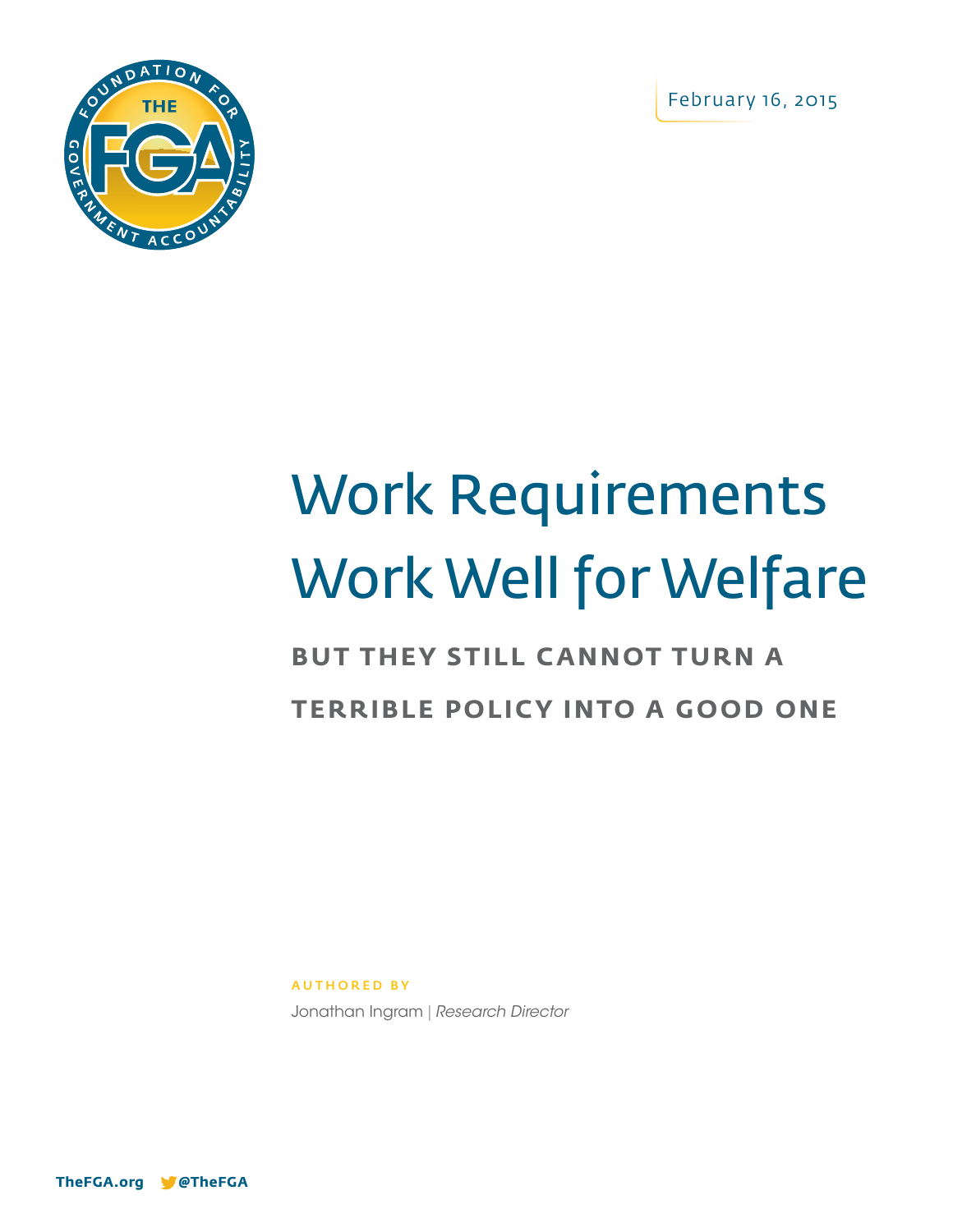

#### **EXECUTIVE SUMMARY**

Debate over whether or not to expand Medicaid welfare under the provisions set forth in the federal Affordable Care Act, or ObamaCare, is reaching a fever pitch in the states that have so far rejected the expansion, as federal funding is set to wind down after 2016.

The problems with ObamaCare Medicaid expansion have been well documented. States that expand the welfare program to enroll non-disabled, childless adults put at risk the Medicaid safety net for truly vulnerable patients and families and jeopardize funding for other critical state priorities such as public safety, education and infrastructure.

The absence of work requirements for the new Medicaid welfare expansion population makes these problems worse. Unlike other taxpayer-funded welfare programs, including cash assistance from the Temporary Assistance for Needy Families (TANF) program and food stamps from the Supplemental Nutrition Assistance Program (SNAP), Medicaid enrollees are not required to work—or even search for work. This decision runs counter to the success work requirements have had in helping lift people off government dependency, out of poverty and into self-sufficiency and independence.

Despite the decades-long record of success work requirements boast, the Obama administration has so far rejected every request made by a state to incorporate them into so-called alternatives to Medicaid welfare expansion.

While work requirements would be an improvement to an otherwise devastating expansion of Medicaid welfare, they cannot turn a terrible policy into a good one. Even with work requirements, ObamaCare's Medicaid expansion still creates a new entitlement for non-disabled, childless adults who have never qualified for other types of long-term welfare. ObamaCare's perverse funding formula still prioritizes this new population of able-bodied adults over the truly needy. The federal government is still unlikely to keep its funding promises to the states. Work requirements change none of this.

But they remain a positive component of a temporary and targeted welfare program that lawmakers should closely consider. Most important, they create a critical incentive for individuals to improve their own station without indefinite dependence on government.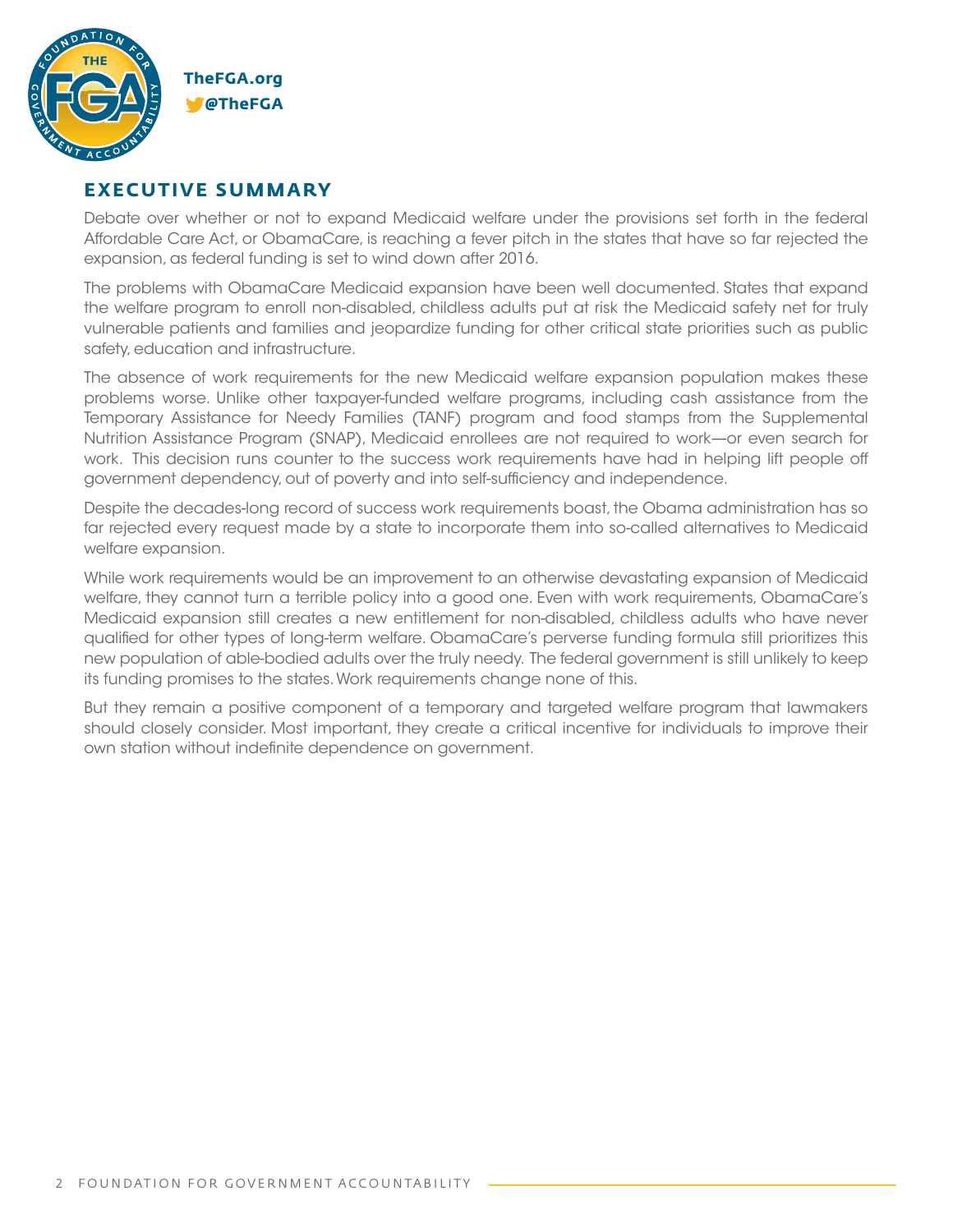

#### **OBAMACARE'S MEDICAID EXPANSION CREATES A NEW WELFARE ENTITLEMENT FOR ABLE-BODIED ADULTS**

The Medicaid program was never intended to serve as a welfare handout for able-bodied adults. Medicaid was meant to be a compassionate safety net that protects truly needy patients with temporary, targeted assistance. This is why, historically, Medicaid eligibility has been largely reserved for poor children, pregnant women, seniors and individuals with disabilities.

ObamaCare mangles the Medicaid promise to America's most vulnerable patients by turning the program into a long-term welfare benefit for able-bodied, childless adults. These adults are of prime working age, have no disabilities keeping them from meaningful employment and typically have no dependent children to support.1-2 Worse yet, the U.S. Department of Justice estimates that up to 35 percent of the new individuals ObamaCare would enroll in Medicaid have had previous involvement in the criminal justice system, with many having been incarcerated.3

Because able-bodied childless adults have never been considered among the most vulnerable, they have generally been ineligible for other types of taxpayer-funded welfare. For example, childless adults are not eligible for cash assistance under the Temporary Assistance for Needy Families (TANF) program.4 Only low-income pregnant women and families with children generally qualify for TANF cash assistance.<sup>5</sup> Able-bodied adults without children are also generally ineligible for long-term food stamp benefits under the Supplemental Nutrition Assistance Program (SNAP).<sup>6</sup>

Americans approve of preserving the Medicaid safety net just for the truly needy, rather than stretching it to enroll able-bodied, childless adults. Nearly 80 percent of Americans believe childless adults should not be eligible for non-cash benefits from the government, including Medicaid.<sup>7</sup>

#### **The vast majority of Americans oppose taxpayer-funded non-cash assistance for childless adults**



Question: Who deserves non-cash assistance from the government, such as food stamps and Medicaid?

*Source: Reuters*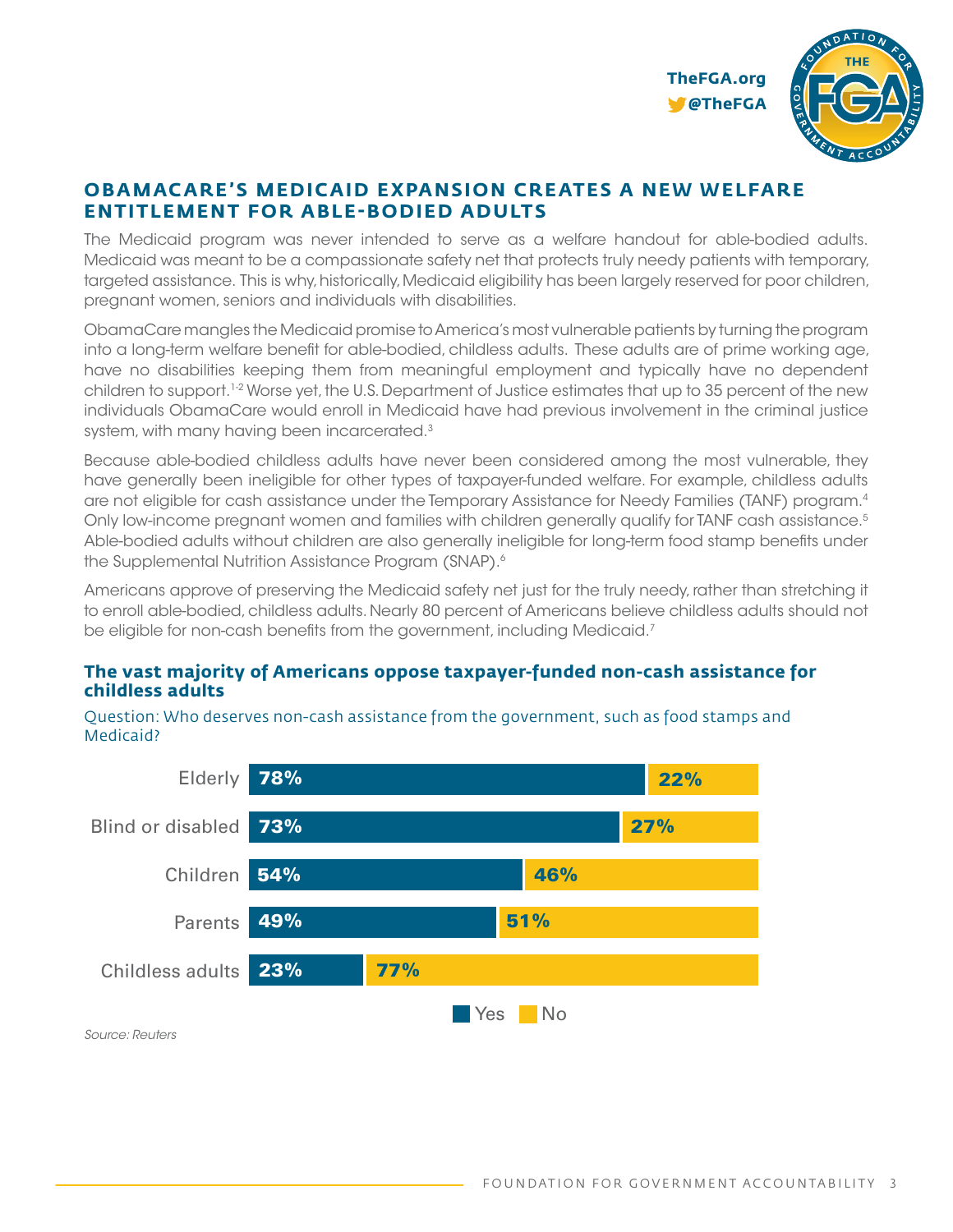

#### **THERE ARE NO WORK REQUIREMENTS IN MEDICAID**

Despite having no disabilities or parental obligations preventing them from employment, few ObamaCare expansion adults actually work full-time jobs, even during favorable economic times. Nearly half of those made eligible for taxpayer-funded Medicaid welfare under ObamaCare expansion do not work at all, while just one-fifth are full-time, year-round workers.<sup>8</sup> States that have expanded Medicaid under ObamaCare have confirmed this fact. The Ohio Department of Medicaid found that only "about half" of expansion enrollees actually work, while in Arkansas and Michigan, approximately 40 percent of enrollees report having no incomes and are therefore not working.<sup>9-11</sup>

#### **Few potential Medicaid expansion enrollees are full-time, year-round workers**



Uninsured adults below 138 percent FPL, by work status

*Source: Census Bureau*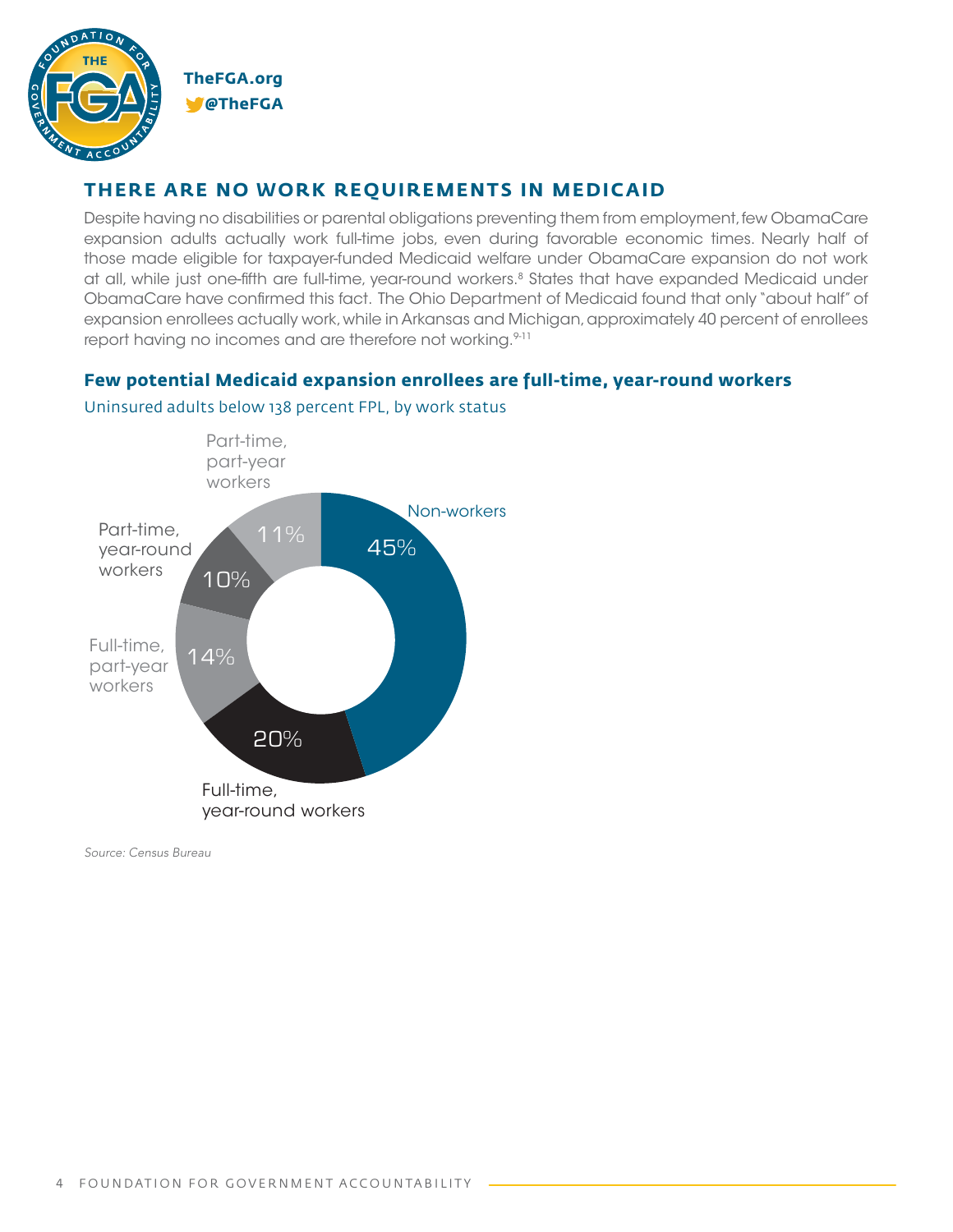

Working anywhere near a full-time, minimum-wage job would actually lift most able-bodied, childless adults out of poverty entirely.12 Single adults in states with the federal minimum wage, for example, would need to work just 31 hours per week to rise out of poverty. In states with higher minimum wages, they can move out of poverty by working even fewer hours. In Washington, D.C., for example, working just 23.6 hours weekly is enough for a single adult to move out of poverty.

| <b>State</b>    | <b>Minimum</b><br>wage | <b>Hours needed</b> |                   | <b>State</b>         | <b>Minimum</b><br>wage | <b>Hours needed</b> |
|-----------------|------------------------|---------------------|-------------------|----------------------|------------------------|---------------------|
| Alabama         | \$7.25                 | 31.0                | Montana           |                      | \$8.05                 | 27.9                |
| Alaska*         | \$7.75                 | 36.2                |                   | Nebraska             | \$8.00                 | 28.1                |
| Arizona         | \$8.05                 | 27.9                |                   | Nevada               | \$8.25                 | 27.2                |
| Arkansas        | \$7.50                 | 29.9                | New Hampshire     |                      | \$7.25                 | 31.0                |
| California      | \$9.00                 | 24.9                | New Jersey        |                      | \$8.38                 | 26.8                |
| Colorado        | \$8.23                 | 27.3                | <b>New Mexico</b> |                      | \$7.50                 | 29.9                |
| Connecticut     | \$9.15                 | 24.5                |                   | <b>New York</b>      | \$8.75                 | 25.6                |
| Delaware        | \$7.75                 | 29.0                |                   | North Carolina       | \$7.25                 | 31.0                |
| District of     | \$9.50                 | 23.6                |                   | North Dakota         | \$7.25                 | 31.0                |
| Columbia        |                        |                     |                   | Ohio                 | \$8.10                 | 27.7                |
| Florida         | \$8.05                 | 27.9                |                   | Oklahoma             | \$7.25                 | 31.0                |
| Georgia         | \$7.25                 | 31.0                |                   | Oregon               | \$9.25                 | 24.3                |
| Hawaii*         | \$7.75                 | 33.3                |                   | Pennsylvania         | \$7.25                 | 31.0                |
| Idaho           | \$7.25                 | 31.0                |                   | Rhode Island         | \$9.00                 | 24.9                |
| <b>Illinois</b> | \$8.25                 | 27.2                |                   | South Carolina       | \$7.25                 | 31.0                |
| Indiana         | \$7.25                 | 31.0                |                   | South Dakota         | \$8.50                 | 26.4                |
| lowa            | \$7.25                 | 31.0                |                   | Tennessee            | \$7.25                 | 31.0                |
| Kansas          | \$7.25                 | 31.0                |                   | Texas                | \$7.25                 | 31.0                |
| Kentucky        | \$7.25                 | 31.0                |                   | Utah                 | \$7.25                 | 31.0                |
| Louisiana       | \$7.25                 | 31.0                |                   | Vermont              | \$9.15                 | 24.5                |
| Maine           | \$7.50                 | 29.9                |                   | Virginia             | \$7.25                 | 31.0                |
| Maryland        | \$8.00                 | 28.1                |                   | Washington           | \$9.47                 | 23.7                |
| Massachusetts   | \$9.00                 | 24.9                |                   | <b>West Virginia</b> | \$8.00                 | 28.1                |
| Michigan        | \$8.15                 | 27.5                |                   | Wisconsin            | \$7.25                 | 31.0                |
| Minnesota       | \$8.00                 | 28.1                |                   | Wyoming              | \$7.25                 | 31.0                |
| Mississippi     | \$7.25                 | 31.0                |                   | Federal              | \$7.25                 | 31.0                |
| Missouri        | \$7.50                 | 29.9                |                   |                      |                        |                     |

#### **Hours of weekly work needed for minimum-wage earners to exit poverty**

*\* Alaska and Hawaii have significantly higher thresholds for the federal poverty level, with the poverty line in those states roughly 15 to 25 percent higher than in the continental U.S.*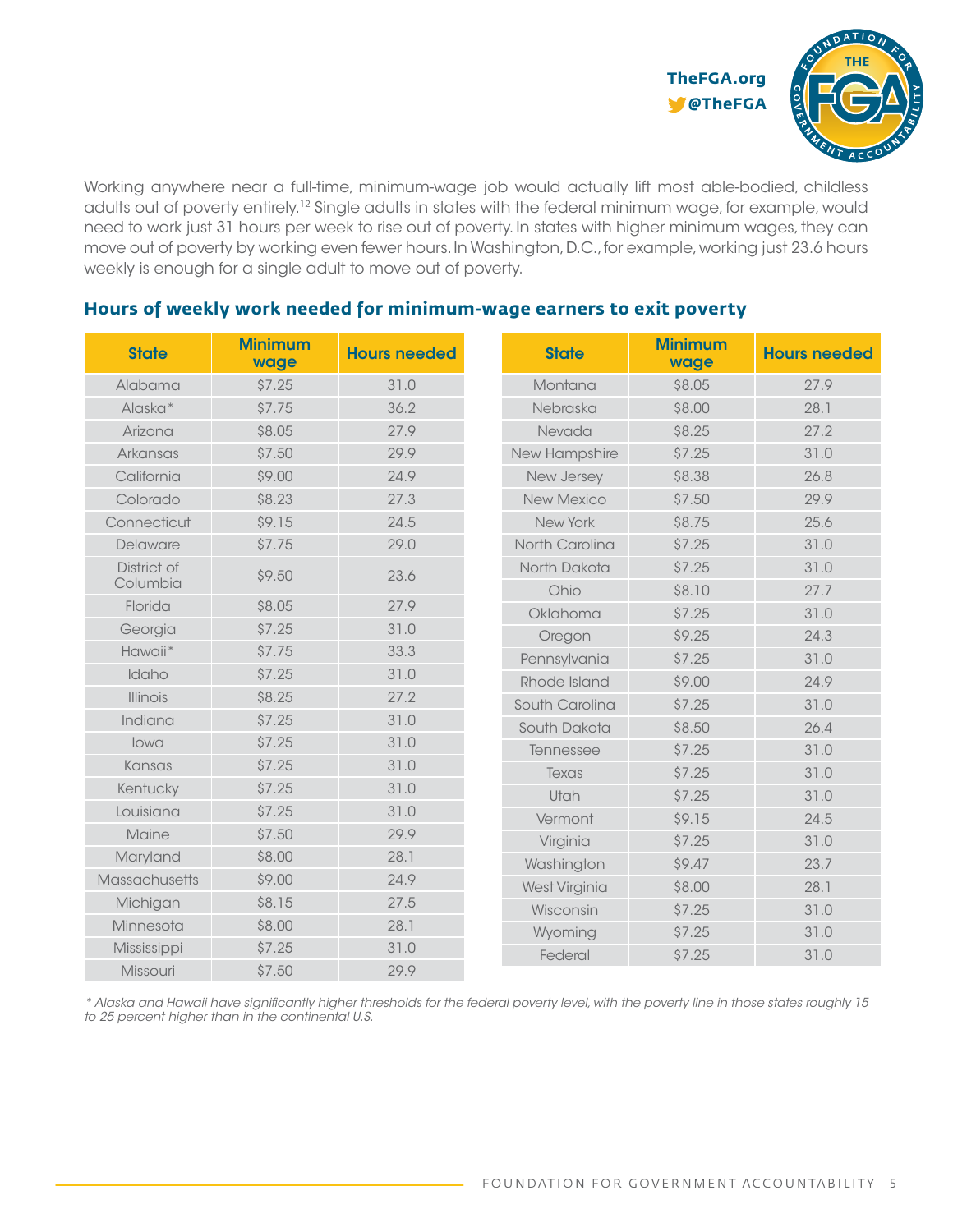

This absence of work requirements is largely unprecedented for welfare programs, which have embraced them for decades to successfully move families out of poverty, off government dependency and into selfsufficiency.<sup>13</sup> In order to receive TANF cash assistance, for example, adults must engage in work activities for a minimum of 30 to 55 hours per week.<sup>14</sup> These work activities include full- or part-time employment in the private or public sector, subsidized employment, job search and job readiness activities, vocational education and education directly related to employment or employability.<sup>15</sup> It is no surprise, then, that a recent poll found that 83 percent of Americans support a work requirement as a condition for receiving government aid, while just seven percent oppose such a requirement.16

Despite popular opinion and past successes with work requirements, adults in the Medicaid program are not required to engage in any work activities whatsoever. Even worse, making able-bodied adults eligible for Medicaid under ObamaCare creates a massive new welfare cliff, discourages work and ultimately shrinks the economy.

#### **OBAMACARE'S MEDICAID EXPANSION CREATES A NEW WELFARE CLIFF FOR ABLE-BODIED ADULTS**

ObamaCare's perverse design discourages work by creating a massive new welfare cliff for able-bodied adults. In states that expand Medicaid under ObamaCare, single adults earning \$16,104 would pay no premiums, no deductibles and have total out-of-pocket costs for nominal copays and coinsurance capped at just \$805 per year.<sup>17-20</sup>

But what happens if those same able-bodied adults earn just \$1 more? They would have to pay premiums totaling \$531 per year for the "benchmark" Silver ObamaCare exchange plan.<sup>21</sup> If they choose more expensive options, they would pay thousands more.<sup>22</sup> Silver plan enrollees would also be responsible for deductibles, copays, coinsurance and other out-of-pocket costs totaling up to \$2,250.23 Individuals could reduce their premiums by choosing lower-tier Bronze plans, but would increase their out-of-pocket exposure by far more than any potential reduction in premiums.

Ultimately, this means that earning just a single extra dollar in income would result in these able-bodied adults losing thousands of dollars in Medicaid welfare benefits. This welfare cliff reduces the incentive to strive for meaningful employment.

#### **Earning one extra dollar could cost enrollees thousands**

Total premium and out-of-pocket exposure in Medicaid and benchmark Silver plans in the ObamaCare exchange:

|                                          | <b>Income</b> | <b>Required</b><br>premium | <b>Out-of-pocket</b><br>maximum | <b>Total potential</b><br>costs |
|------------------------------------------|---------------|----------------------------|---------------------------------|---------------------------------|
| <b>Medicaid</b>                          | \$16,104      | SO.                        | \$805                           | \$805                           |
| <b>ObamaCare Silver</b><br>exchange plan | \$16,105      | \$531                      | \$2.250                         | \$2,781                         |

In some states, the welfare cliff is even larger. Arkansas, for example, capped out-of-pocket costs for this group at \$604 per year, which is lower than traditional Medicaid.24 The state has submitted a new plan to the federal government which would reduce this cost-sharing even further, creating an even larger cliff when exiting the program.<sup>25</sup> lowa waived virtually all copayments and other cost-sharing, but will attempt to collect up to \$120 from its ObamaCare Medicaid expansion population in later years.<sup>26</sup> Pennsylvania also waived virtually all copayments and other cost-sharing, with plans to collect up to \$322 from this population in the future.<sup>27</sup>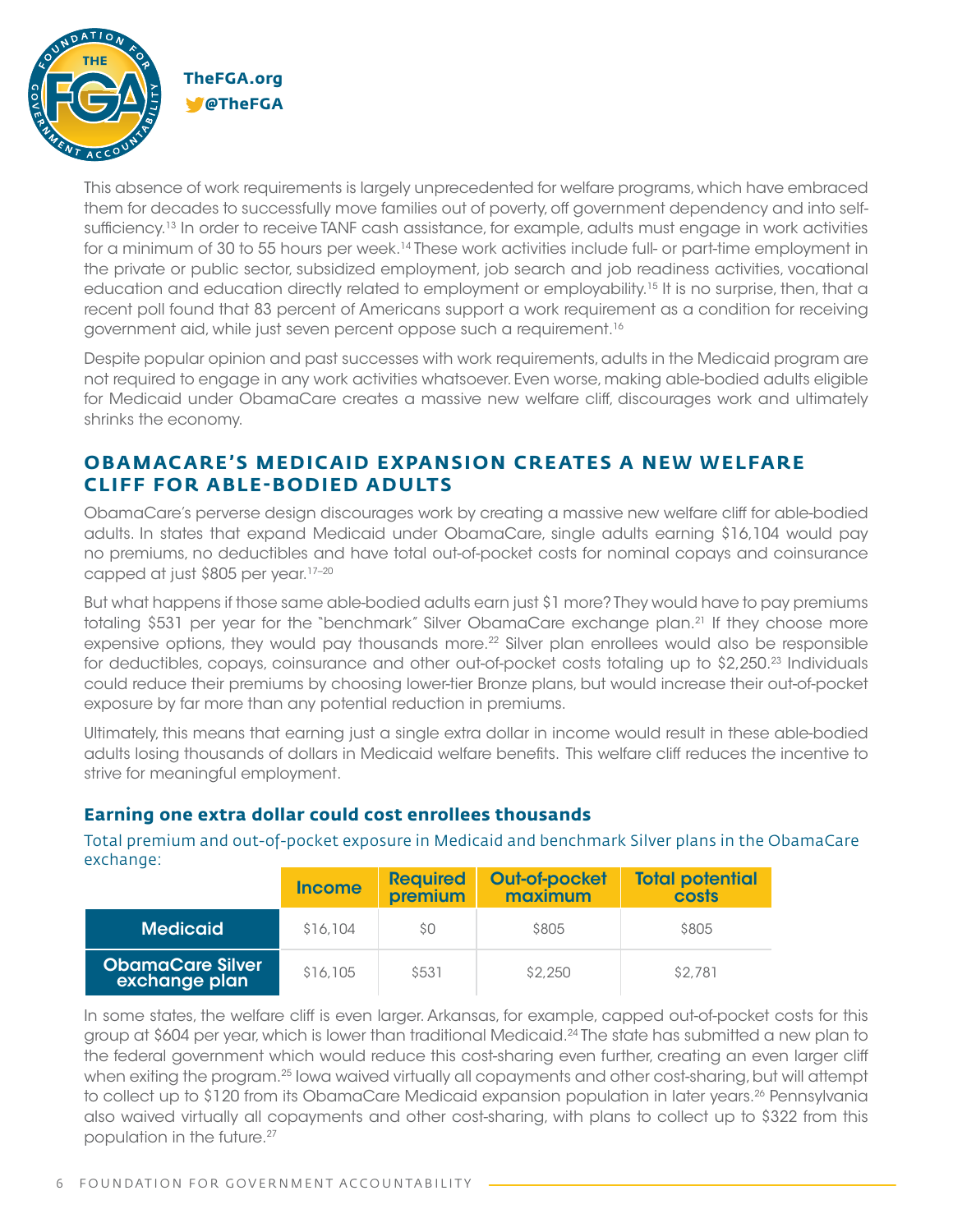

With the prospect of losing thousands of dollars in benefits just by earning additional income, there is little doubt ObamaCare's Medicaid expansion discourages work.

#### **OBAMACARE'S MEDICAID EXPANSION DISCOURAGES WORK AND SHRINKS THE ECONOMY**

The massive new welfare cliff created by ObamaCare's Medicaid expansion is sure to discourage employment. Research shows that expanding Medicaid to this new population will discourage work, depress earnings, reduce labor-force participation and hurt the economy.<sup>28-30</sup>

A comprehensive study released by the National Bureau of Economic Research, for example, found that past Medicaid expansions to enroll able-bodied, childless adults reduced employment and earnings among those expansion populations.<sup>31</sup> According to researchers at Texas A&M University, Georgetown University and the University of Illinois, expanding Medicaid eligibility to childless adults could lower the likelihood of working by up to 10 percentage points.32 This means ObamaCare's Medicaid expansion could cause up to 2.6 million Americans to drop out of the labor force entirely.<sup>33</sup> The study's authors also found that Medicaid expansion could reduce earnings among this group by up to \$1,200 per year.34

### **ObamaCare's Medicaid expansion could cause 2.6 million Americans to drop out of the labor force**

| <b>State</b>         | # of<br><b>individuals</b><br>to exit labor<br>force | <b>State</b>         | # of<br><b>individuals</b><br>to exit labor<br>force | <b>State</b>         | # of<br><b>individuals</b><br>to exit labor<br>force |
|----------------------|------------------------------------------------------|----------------------|------------------------------------------------------|----------------------|------------------------------------------------------|
| Alabama              | 48,163                                               | Kentucky             | 45,024                                               | North Dakota         | 4,790                                                |
| Alaska               | 3,790                                                | Louisiana            | 53,952                                               | Ohio                 | 93,422                                               |
| Arizona              | 62,459                                               | Maine                | 6,153                                                | Oklahoma             | 31,548                                               |
| Arkansas             | 35,869                                               | Maryland             | 33,874                                               | Oregon               | 34,028                                               |
| California           | 345,962                                              | <b>Massachusetts</b> | 22,273                                               | Pennsylvania         | 87,820                                               |
| Colorado             | 40,168                                               | Michigan             | 67,838                                               | Rhode Island         | 7,218                                                |
| Connecticut          | 16,272                                               | Minnesota            | 24,078                                               | South Carolina       | 46,109                                               |
| Delaware             | 4,993                                                | Mississippi          | 32,022                                               | South Dakota         | 7,976                                                |
| District of Columbia | 4,463                                                | Missouri             | 47,035                                               | Tennessee            | 60,728                                               |
| Florida              | 200,142                                              | Montana              | 10,002                                               | Texas                | 293,785                                              |
| Georgia              | 109,578                                              | Nebraska             | 13,655                                               | Utah                 | 17,430                                               |
| Hawaii               | 9,963                                                | Nevada               | 30,908                                               | Vermont              | 2,382                                                |
| Idaho                | 15,626                                               | New Hampshire        | 6,294                                                | Virginia             | 54,520                                               |
| <b>Illinois</b>      | 103,361                                              | New Jersey           | 52,437                                               | Washington           | 46,342                                               |
| Indiana              | 41,552                                               | New Mexico           | 23,910                                               | West Virginia        | 14,130                                               |
| lowa                 | 18,200                                               | New York             | 145,399                                              | Wisconsin            | 31,144                                               |
| Kansas               | 23,898                                               | North Carolina       | 93,710                                               | Wyoming              | 4,132                                                |
|                      |                                                      |                      |                                                      | <b>United States</b> | 2,630,525                                            |

*Sources: National Bureau of Economic Research; Census Bureau*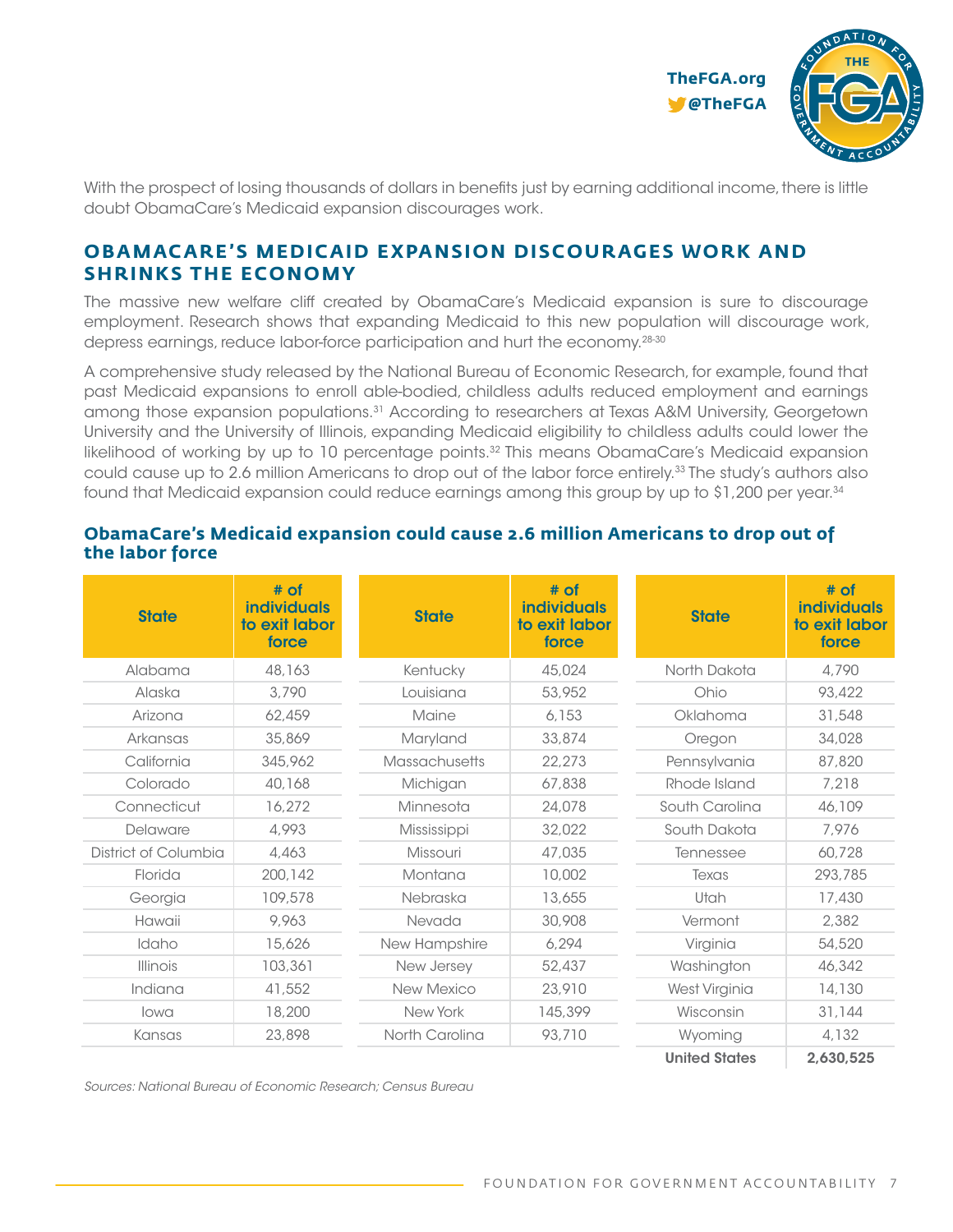

These findings reaffirm existing research which shows that previous Medicaid expansions reduced full-time employment and resulted in able-bodied adults dropping out of the labor force entirely.35 Researchers at Emory University and the University of Colorado, for example, previously found that full-time employment among the new Medicaid population declined by more than eight percent after expansion, while the share who did not work at all increased by nearly 11 percent.<sup>36</sup>

The Congressional Budget Office recently highlighted these problems, announcing that ObamaCare's Medicaid expansion and exchange subsidies will, in fact, discourage work.<sup>37</sup> When able-bodied adults work fewer hours or drop out of the labor force entirely, the economy suffers.

#### **THE OBAMA ADMINISTRATION WILL NOT APPROVE MEANINGFUL WORK REQUIREMENTS**

Some states have tried to put window dressing on ObamaCare expansion plans by requesting permission to require the Medicaid expansion population fulfill work requirements. These requests have been flatly rejected by the Obama administration, yet the states that seek them still go on to implement ObamaCare expansion even after their requests are denied.

Then-Governor Tom Corbett (R-PA), for example, initially sought work requirements for able-bodied adults enrolled in the ObamaCare expansion. By the time he submitted a waiver request to the federal government, this requirement had been watered down to nothing more than a "work-search" requirement.38

Under other welfare programs, "work-search" activities—reviewing job opening lists, creating or uploading résumés, participating in mock job interviews and reviewing job recommendations based upon their personal preferences—do not typically count toward the minimum hours of required work activities. In TANF, for example, adults can only count "work search" as a core work activity for four consecutive weeks or six total weeks in any given year.39

But even requiring enrollees to search for work was too much for the Obama administration. After negotiations stalled, Gov. Corbett proposed eliminating the "requirement," instead proposing a one-year pilot program that permitted enrollees to reduce their nominal cost-sharing by participating in a voluntary work-search program.40

Even this weakened approach was denied by the federal government. According to the final terms of Pennsylvania's ObamaCare expansion deal, the state can only offer a completely voluntary work-search program, but it must do so outside of the Medicaid program and participation in the program can have absolutely no effect on Medicaid eligibility or benefits.41

Likewise, Governor Gary Herbert (R-UT) promised to institute a strong work requirement in his ObamaCare expansion plan, saying there was "no room for compromise" on the issue.42 When the Obama administration balked at the request, Gov. Herbert quietly announced the previously "non-negotiable" work requirement had become a "work-effort" requirement.<sup>43</sup> But even a "work-effort" requirement proved too egregious.<sup>44</sup> Herbert's revised plan simply called for a voluntary program that allowed enrollees to use state services to help find work or improve their skills.<sup>45</sup>

Despite these fruitless negotiations, other pro-expansion governors have expressed interest in covering their ObamaCare expansion plans in a veneer of work requirements. But even if states were able to secure approval from the Obama administration to impose work requirements, Medicaid expansion is still not worth the price.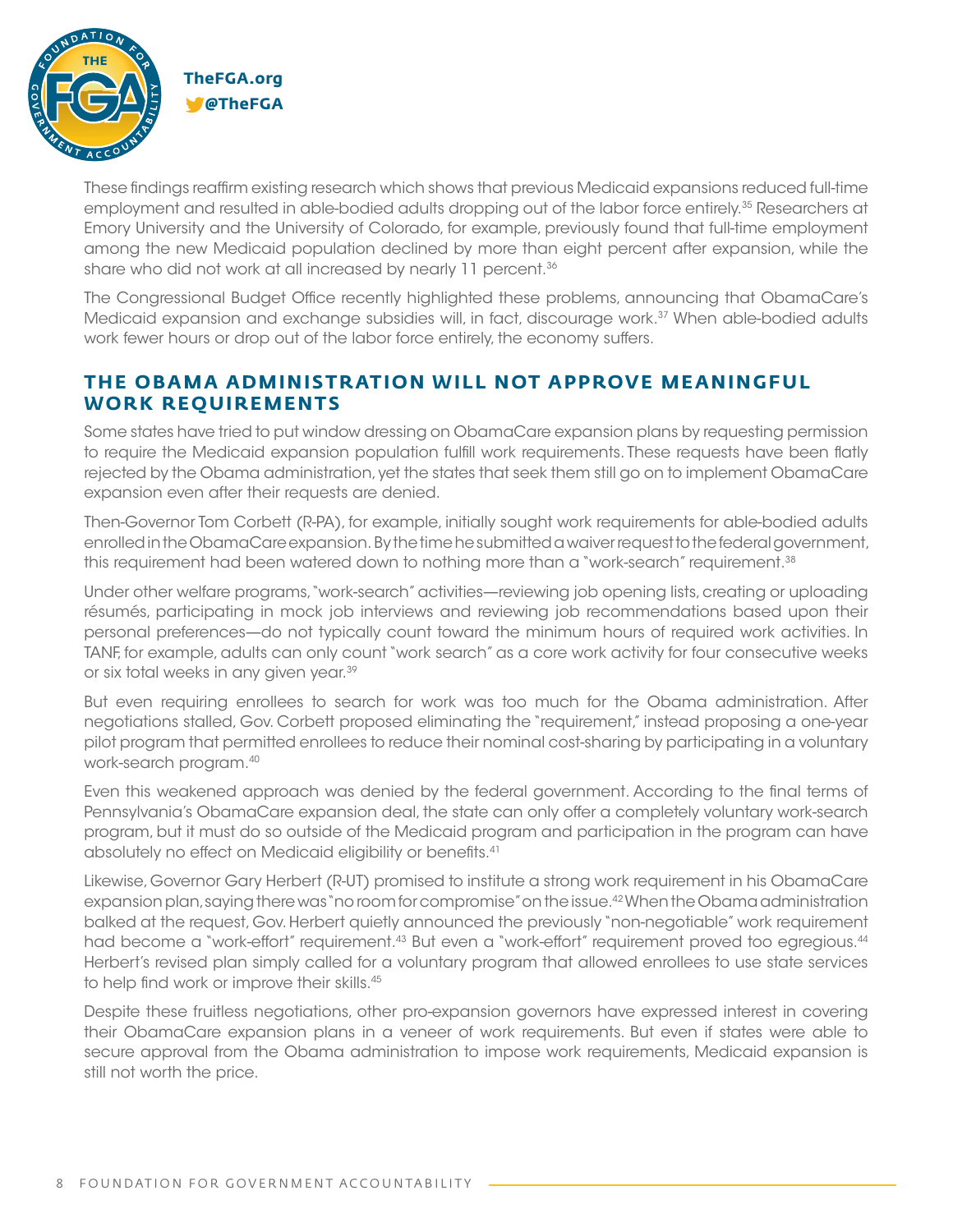

#### **WORK REQUIREMENTS ARE NOT WORTH THE PRICE OF OBAMACARE EXPANSION**

Even with work requirements, ObamaCare's Medicaid expansion is bad policy. ObamaCare expansion still creates a new entitlement for non-disabled, childless adults who have never qualified for other types of long-term welfare. ObamaCare's perverse funding formula still prioritizes this new population of ablebodied adults over the truly needy—including seniors, poor children, pregnant women and individuals with disabilities. It still consumes limited resources for other state priorities, such as education, public safety and tax relief. The federal government is still unlikely to keep its funding promises, just as it has failed to keep its funding promises for special education and other programs. And it is still just as unlikely that states could ever scale back the size of their Medicaid programs once they opt into ObamaCare expansion. Work requirements change none of this.

Work requirements have successfully reduced government dependency. But this fact suggests state policymakers should be focused on incorporating innovative employment strategies into existing Medicaid programs, not expanding eligibility to a new class of able-bodied adults who have no disabilities preventing them from working and supporting themselves.

Policymakers could follow the example set by Medicaid reformers in Kansas who are putting aside funding to create pilot programs that provide personal and employment support services to individuals with disabilities.46-47 Under Kansas' proposed pilots, patients would receive funds for personal support services, as well as assistance in finding employment, with a particular focus on jobs that offer employerbased health insurance.48-49

Several states already withhold a portion of capitated rates as a performance bonus for Medicaid plans that improve health outcomes for patients and meet other benchmarks.<sup>50</sup> Because employment has a significant positive impact on patient health, states may also consider incorporating employment activities into Medicaid plans' performance metrics.<sup>51</sup>

States may also consider utilizing enhanced benefit rewards to encourage work activities. Florida's comprehensive Medicaid reform plan, for example, allows Medicaid patients to earn up to \$125 per year for receiving certain preventive services, complying with maintenance and disease management programs and keeping appointments.52 Individuals can then use those rewards to purchase over-thecounter items at participating pharmacies.53 Policymakers should consider adopting similar incentives and incorporating employment activities into these rewards accounts, with the cost of the rewards built into health plans' capitated rates.

Other states should embark on similar projects to explore these innovative employment strategies and expand them to other eligibility groups when possible. They should also be urging Congress to allow states to build on the successful state-led welfare reform of the 1990s that incorporated meaningful work requirements proven to move people out of government dependency and into self-sufficiency.

#### **CONCLUSION**

In states that have made reform of the current Medicaid system a priority, work requirements and other provisions to incent self-sufficiency have been a resounding success, just as they have after the bipartisan federal welfare reforms of the 1990s.

Work requirements will not turn a terrible policy into a good one. Lawmakers should not fool themselves into thinking that incorporating work requirements into an ObamaCare Medicaid welfare expansion will erase myriad problems expansion creates for patients and taxpayers. But work requirements should be a component of any welfare program running in every state.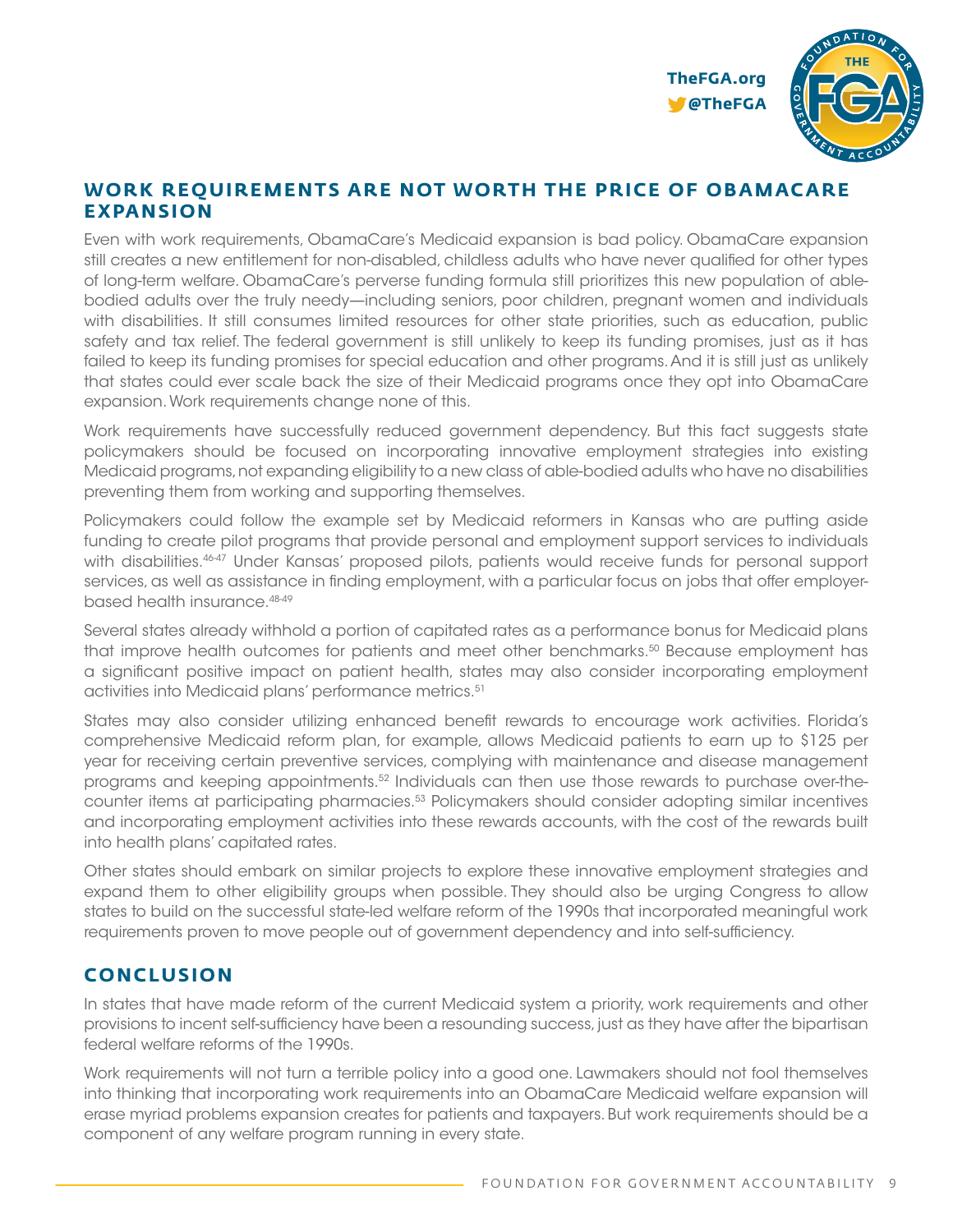

#### **REFERENCES**

- 1. Only non-disabled adults between the ages of 19 and 64 are eligible for the Medicaid expansion. See, e.g., 42 U.S.C. § 1396a(a)(10)(A)(i)(VIII) (2010), http://www.gpo.gov/fdsys/pkg/USCODE-2010-title42/pdf/USCODE-2010-title42-chap7 subchapXIX-sec1396a.pdf.
- 2. Roughly 82 percent of the Medicaid expansion population is comprised of adults with no dependent children. See, e.g., Genevieve M. Kenney, "Opting in to the Medicaid expansion under the ACA: Who are the uninsured adults who could gain health insurance coverage?" Urban Institute (2012), http://www.urban.org/UploadedPDF/412630-opting-in-medicaid.pdf.
- 3. U.S. Department of Justice, "Solicitation for a cooperative agreement: Evaluating early access to Medicaid as a reentry strategy," Federal Register 76(129): 39,438-39,443 (2011), http://www.gpo.gov/fdsys/pkg/FR-2011-07-06/pdf/2011-16844. pdf.
- 4. 45 C.F.R. §233.10 (2010), http://www.gpo.gov/fdsys/pkg/CFR-2010-title45-vol2/pdf/CFR-2010-title45-vol2-sec233-10.pdf.
- 5. Ibid.
- 6. Able-bodied adults without dependent children are generally eligible for food stamp benefits for only three months out of every three year period without meeting specified work requirements. See, e.g., 7 C.F.R.§273.24 (2013), http://www.gpo. gov/fdsys/pkg/CFR-2013-title7-vol4/pdf/CFR-2013-title7-vol4-sec273-24.pdf.
- 7. Kristina Cooke et al., "The undeserving poor," Reuters (2012), http://graphics.thomsonreuters.com/12/12/Inequality-Indiana.pdf.
- 8. Census Bureau, "Current population survey: Annual social and economic supplement," U.S. Department of Commerce (2013), http://www.census.gov/cps/data/cpstablecreator.html.
- 9. Patrick Beatty, "Medicaid overview," Ohio Department of Medicaid (2014), http://watchdog.wpengine.netdna-cdn.com/ wp-content/blogs.dir/1/files/2014/09/OH-Medicaid-presentation-PCSAO-2014-02-19.pdf.
- 10. According to data provided by the Arkansas Department of Human Services, nearly 40 percent of enrollees in the state's Medicaid expansion report having no incomes and are therefore not working.
- 11. Nearly 42 percent of enrollees in Michigan's "Healthy Michigan" Medicaid expansion report having no incomes and are therefore not working. See, e.g., John Z. Ayanian et al., "Launching the Healthy Michigan Plan: The first 100 days," New England Journal of Medicine 371: 1,573-1,575 (2014), http://www.nejm.org/doi/pdf/10.1056/NEJMp1409600.
- 12. For more information on each state's minimum wage, see Wage and Hour Division, "Minimum wage laws in the states September 1, 2014," U.S. Department of Labor (2014), http://www.dol.gov/whd/minwage/america.htm.
- 13. For more information on work requirements in the TANF program, see Robert Rector, "Obama's End Run on Welfare Reform, Part One: Understanding Workfare," Heritage Foundation (2012), http://thf\_media.s3.amazonaws.com/2012/pdf/bg2730. pdf.
- 14. 42 U.S.C. § 607(c).
- 15. For a detailed explanation of qualifying work activities, see Ohio Department of Job and Family Services, "Work verification plan," Ohio Department of Job and Family Services (2012), http://ifs.ohio.gov/ofam/pdf/WVP-2012- OWN-revision -12-30. pdf.
- 16. Rasmussen Reports, "83 percent favor work requirement for welfare recipients," Rasmussen Reports (2012), http://www. rasmussenreports.com/public\_content/business/jobs\_employment/july\_2012/83\_favor\_work\_requirement\_for\_welfare\_ recipients.
- 17. Author's calculations based upon Medicaid's aggregate five percent cost-sharing cap for an adult at 138 percent FPL.
- 18. ObamaCare extends Medicaid eligibility to adults earning up to 133 percent FPL, plus a five percent FPL income disregard, making the effective threshold 138 percent FPL. See, e.g., 42 U.S.C. § 1396a(a)(10)(A)(i)(VIII) (2010), http://www.gpo.gov/ fdsys/pkg/USCODE-2010-title42/pdf/USCODE-2010-title42-chap7-subchapXIX-sec1396a.pdf. See also 42 C.F.R. § 435.603(d) (2012), http://www.gpo.gov/fdsys/pkg/CFR-2012-title42-vol4/pdf/CFR-2012-title42-vol4-sec435-603.pdf.
- 19. In 2014, a single adult earning \$16,104.60 would reach the 138 percent FPL threshold. See, e.g., Centers for Medicare and Medicaid Services, "2014 poverty guidelines," U.S. Department of Health and Human Services (2014), http://www.medicaid. gov/Medicaid-CHIP-Program-Information/By-Topics/Eligibility/Downloads/2014-Federal-Poverty-level-charts.pdf.
- 20. Aggregate cost-sharing in Medicaid is capped at five percent of income on a quarterly or monthly basis. See, e.g., 42 C.F.R. § 447.56(f) (2013), http://www.gpo.gov/fdsys/pkg/CFR-2013-title42-vol4/pdf/CFR-2013-title42-vol4-part447.pdf.
- 21. Author's calculations based upon the applicable taxpayer percentage for an individual earning just above 138 percent FPL. The applicable taxpayer percentage for that individual would be capped at roughly 3.3 percent of household income for the second-cheapest Silver plan. See, e.g., 26 U.S.C. § 36B(b)(3)(A)(i) (2011), http://www.gpo.gov/fdsys/pkg/USCODE-2011-title26/pdf/USCODE-2011-title26-subtitleA-chap1-subchapA-partIV-subpartC-sec36B.pdf.
- 22. ObamaCare subsidies are equal to the difference between (a) the cost of the second-cheapest Silver plan and (b) the product of the individual's income and his or her applicable taxpayer percentage. This subsidy can be applied to more expensive plans, but individuals must pay the difference between the cost of those plans and the ObamaCare subsidy, which is tied to the second-cheapest plan. See, e.g., 26 U.S.C. § 36B(b)(3)(A)(i) (2011), http://www.gpo.gov/fdsys/pkg/ USCODE-2011-title26/pdf/USCODE-2011-title26-subtitleA-chap1-subchapA-partIV-subpartC-sec36B.pdf.
- 23. Out-of-pocket maximums vary by plan and by state, but after ObamaCare's additional cost-sharing subsidies, individuals between 100 and 150 percent FPL who select high value Silver plans will have out-of-pocket costs (excluding premiums) capped at no more than \$2,250. See, e.g., U.S. Department of Health and Human Services, "Patient Protection and Affordable Care Act; HHS notice of benefit and payment parameters for 2014," Federal Register 78(47): 15,410-15,541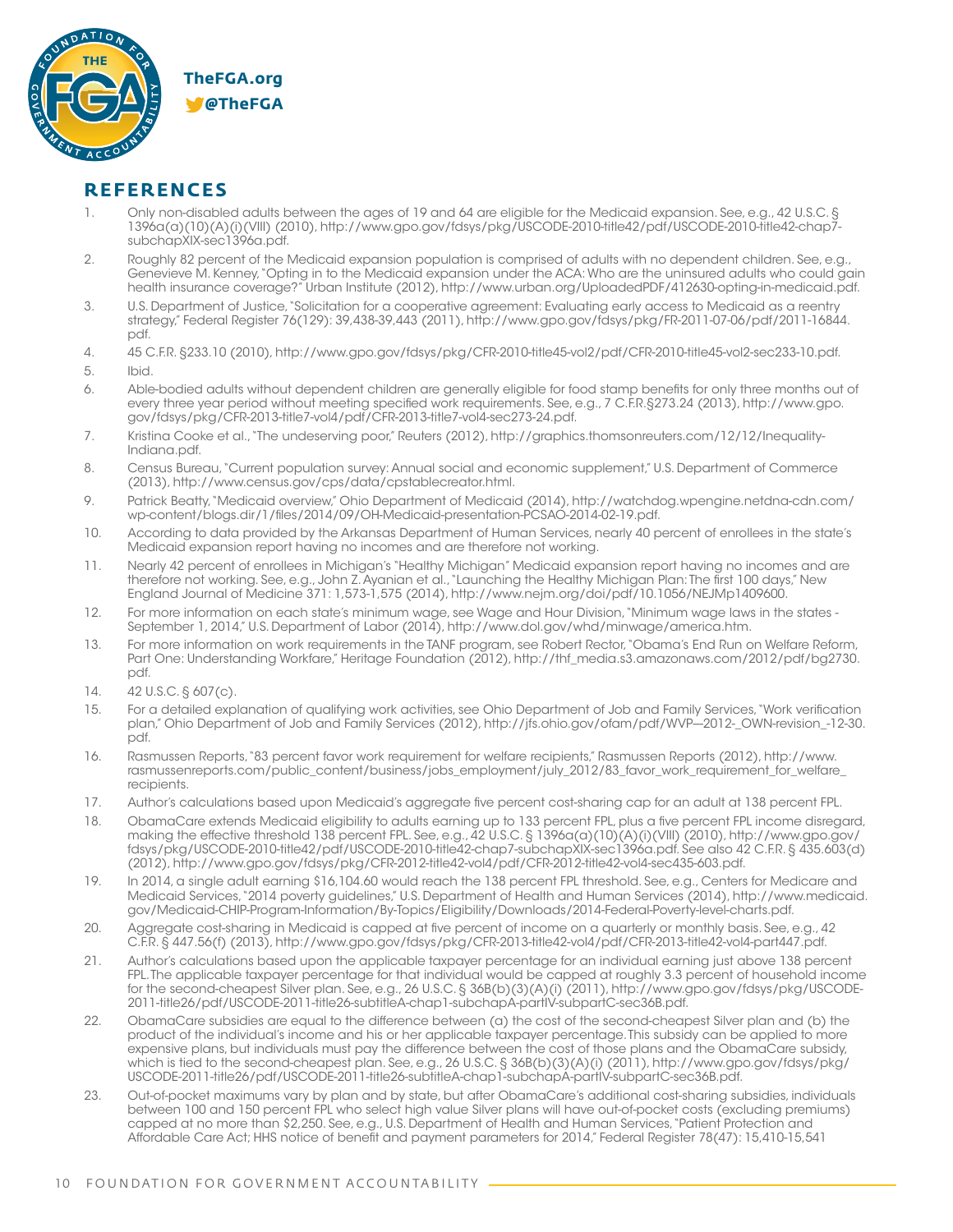

(2013), http://www.gpo.gov/fdsys/pkg/FR-2013-03-11/pdf/2013-04902.pdf.

- 24. Jonathan Ingram, "The empty promises of Arkansas' Medicaid Private Option," Foundation for Government Accountability (2014), http://uncoverobamacare.com/the-empty-promises-of-arkansas-medicaid-private-option.
- 25. Jonathan Ingram et al., "Arkansas Private Option's latest boondoggle: 'Health Independence Accounts' increase dependence and increase costs," Forbes (2014), http://www.forbes.com/sites/theapothecary/2014/08/12/arkansasprivate-options-latest-boondoggle-health-independence-accounts-increase-dependence-and-increase-costs.
- 26. Jonathan Ingram, "Window dressing: The Iowa Health and Wellness Plan is an ObamaCare expansion in disguise," Foundation for Government Accountability (2014), http://uncoverobamacare.com/window-dressing-the-iowa-health-andwellness-plan-is-an-obamacare-expansion-in-disguise.
- 27. Josh Archambault and Nic Horton, "Pennsylvania's 'Healthy PA' Medicaid expansion will leave taxpayers in the red," Forbes (2014), http://www.forbes.com/sites/theapothecary/2014/09/02/obamas-red-ink-on-healthy-pa-will-leave-taxpayers-inthe-red-feeling-blue.
- 28. Laura Dague et al., "The effect of public insurance coverage for childless adults on labor supply," National Bureau of Economic Research (2014), http://www.nber.org/papers/w20111.pdf.
- 29. Gery P. Guy, Jr., et al., "Public health insurance eligibility and labor force participation of low-income childless adults," Medical Care Research and Review 69(6): 645-662 (2012), http://mcr.sagepub.com/content/69/6/645.
- 30. DevrimDemirel et al., "Labor market effects of the Affordable Care Act: Updated estimates," Congressional Budget Office (2014), https://www.cbo.gov/sites/default/files/cbofiles/attachments/45010-breakout-AppendixC.pdf.
- 31. Laura Dague et al., "The effect of public insurance coverage for childless adults on labor supply," National Bureau of Economic Research (2014), http://www.nber.org/papers/w20111.pdf.
- 32. Ibid.
- 33. Author's calculations based upon each state's adult population eligible for Medicaid under ObamaCare expansion, including both those who are uninsured and those with private insurance who may be crowded out of the private insurance market. See, e.g, Census Bureau, "Current Population Survey: Annual Social and Economic Supplement," U.S. Department of Commerce (2013), census.gov/cps/data/cpstablecreator.html.
- 34. Laura Dague et al., "The effect of public insurance coverage for childless adults on labor supply," National Bureau of Economic Research (2014), http://www.nber.org/papers/w20111.pdf.
- 35. Gery P. Guy, Jr., et al., "Public health insurance eligibility and labor force participation of low-income childless adults," Medical Care Research and Review 69(6): 645-662 (2012), http://mcr.sagepub.com/content/69/6/645.
- 36. Ibid.
- 37. DevrimDemirel et al., "Labor market effects of the Affordable Care Act: Updated estimates," Congressional Budget Office (2014), https://www.cbo.gov/sites/default/files/cbofiles/attachments/45010-breakout-AppendixC.pdf.
- 38. Office of Medical Assistance Programs, "Healthy Pennsylvania 1115 demonstration application," Pennsylvania Department of Public Welfare (2014), http://www.medicaid.gov/Medicaid-CHIP-Program-Information/By-Topics/Waivers/1115/ downloads/pa/Healthy-Pennsylvania-Private-Coverage-Option-Demonstration/pa-healthy-demonstration-app-022014.pdf.
- 39. 45 C.F.R. § 261.34 (2010), http://www.gpo.gov/fdsys/pkg/CFR-2010-title45-vol2/pdf/CFR-2010-title45-vol2-sec261-34.pdf.
- 40. Governor Tom Corbett, "March 5, 2014 letter to Secretary Kathleen Sebelius," Pennsylvania Office of the Governor (2014), http://www.medicaid.gov/Medicaid-CHIP-Program-Information/By-Topics/Waivers/1115/downloads/pa/Healthy-Pennsylvania-Private-Coverage-Option-Demonstration/pa-healthy-submit-ltr-encourage-03052014.pdf.
- 41. Centers for Medicare and Medicaid Services, "Waiver 11-W-00295/3: Special terms and conditions," U.S. Department of Health and Human Services (2014), http://www.medicaid.gov/Medicaid-CHIP-Program-Information/By-Topics/ Waivers/1115/downloads/pa/pa-healthy-ca.pdf.
- 42. Jonathan Ingram et al., "Utah Governor Gary Herbert's ObamaCare expansion won't work And neither will its enrollees." Forbes (2014), http://www.forbes.com/sites/theapothecary/2014/10/16/utah-gov-gary-herberts-obamacare-expansionwont-work-and-neither-will-its-enrollees.
- 43. Jonathan Ingram and Josh Archambault, "Will Governor Herbert engage in ObamaCare debate or stick with name calling?," Forbes (2014), http://www.forbes.com/sites/theapothecary/2014/11/24/will-gov-herbert-engage-in-obamacaredebate-or-stick-with-name-calling.
- 44. Jonathan Ingram et al., "Healthy Utah ObamaCare expansion: Worse than expected," Forbes (2014), http://www.forbes. com/sites/theapothecary/2014/12/04/healthy-utah-obamacare-expansion-worse-than-expected.
- 45. Ibid.
- 46. Division of Health Care Finance, "KanCare section 1115 demonstration application," Kansas Department of Health and Environment (2012), http://www.kancare.ks.gov/download/KanCare\_Section\_1115\_Demonstration\_August\_6\_2012.pdf.
- 47. Division of Health Care Finance, "Draft for public comment: Amendment to the KanCare Medicaid section 1115 demonstration, 11-W-00283/7," Kansas Department of Health and Environment (2012), http://www.kancare.ks.gov/ download/KanCare\_1115\_Amendment\_Public\_Comment.pdf.
- 48. Division of Health Care Finance, "KanCare section 1115 demonstration application," Kansas Department of Health and Environment (2012), http://www.kancare.ks.gov/download/KanCare\_Section\_1115\_Demonstration\_August\_6\_2012.pdf.
- 49. Division of Health Care Finance, "Draft for public comment: Amendment to the KanCare Medicaid section 1115 demonstration, 11-W-00283/7," Kansas Department of Health and Environment (2012), http://www.kancare.ks.gov/ download/KanCare\_1115\_Amendment\_Public\_Comment.pdf.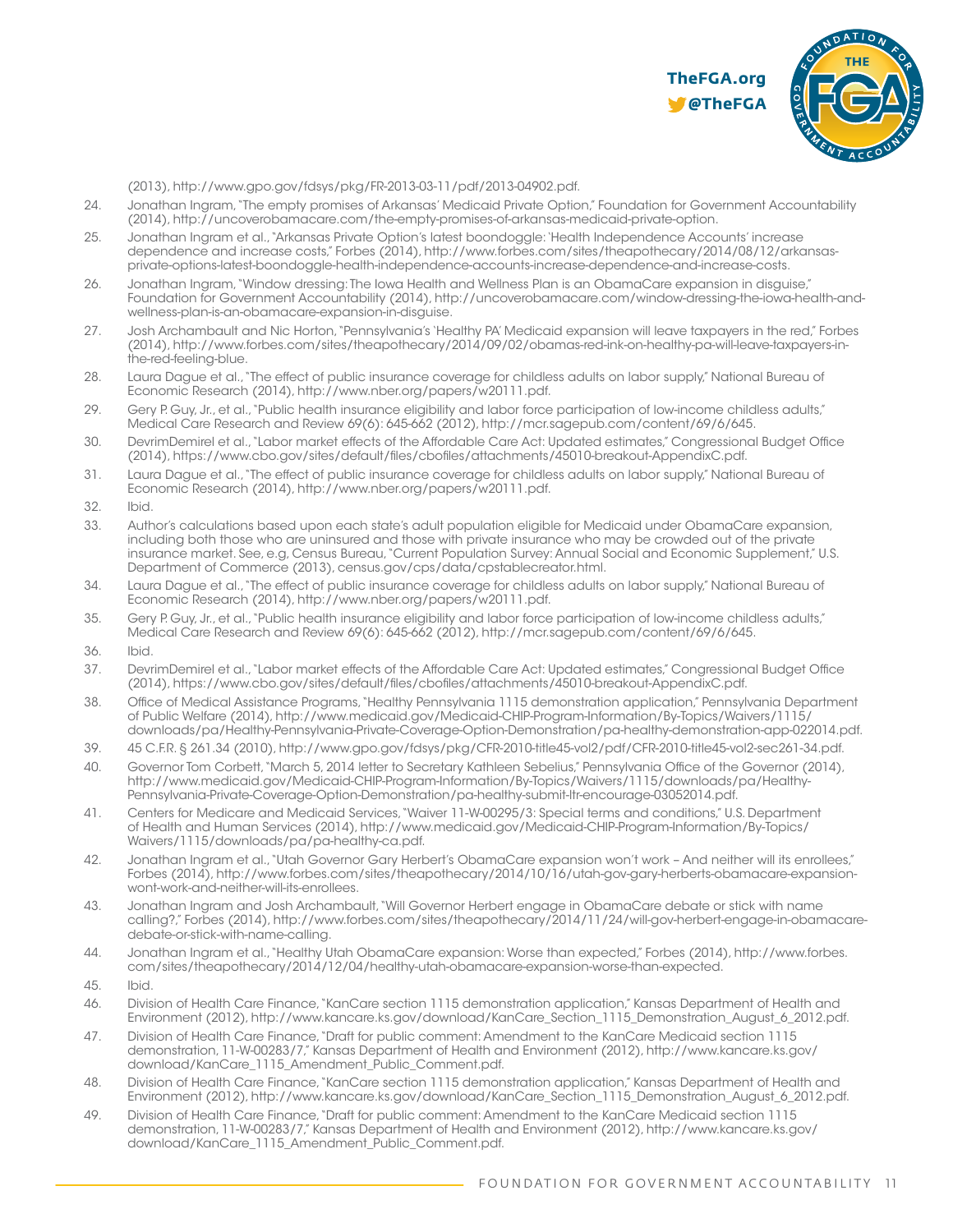

- 50. Kansas withholds three to five percent of capitated rates as a performance bonus for meeting certain benchmarks. See, e.g., Jonathan Ingram and Katherine Restrepo, "Lesson learned: How the Partnership for a Healthy North Carolina avoids Kentucky's Medicaid reform mistakes," Foundation for Government Accountability (2013), http://www.medicaidcure.org/ wp-content/uploads/2013/07/Lessons-Learned-Medicaid-Cure.pdf.
- 51. Ellie C. Hartman, "A literature review of the relationship between employment and health: How this relationship may influence managed long-term care," Wisconsin Department of Health Services (2008), http://www.dhs.wisconsin.gov/ wipathways/ResearchDocs/litrevw.pdf.
- 52. Tarren Bragdon, "Florida's Medicaid reform shows the way to improve health, increase satisfaction and control costs," Heritage Foundation (2011), http://www.medicaidcure.org/wp-content/uploads/2012/09/Medicaid-Cure-Floridas-Medicaid-Reform-Pilot.pdf.
- 53. Ibid.